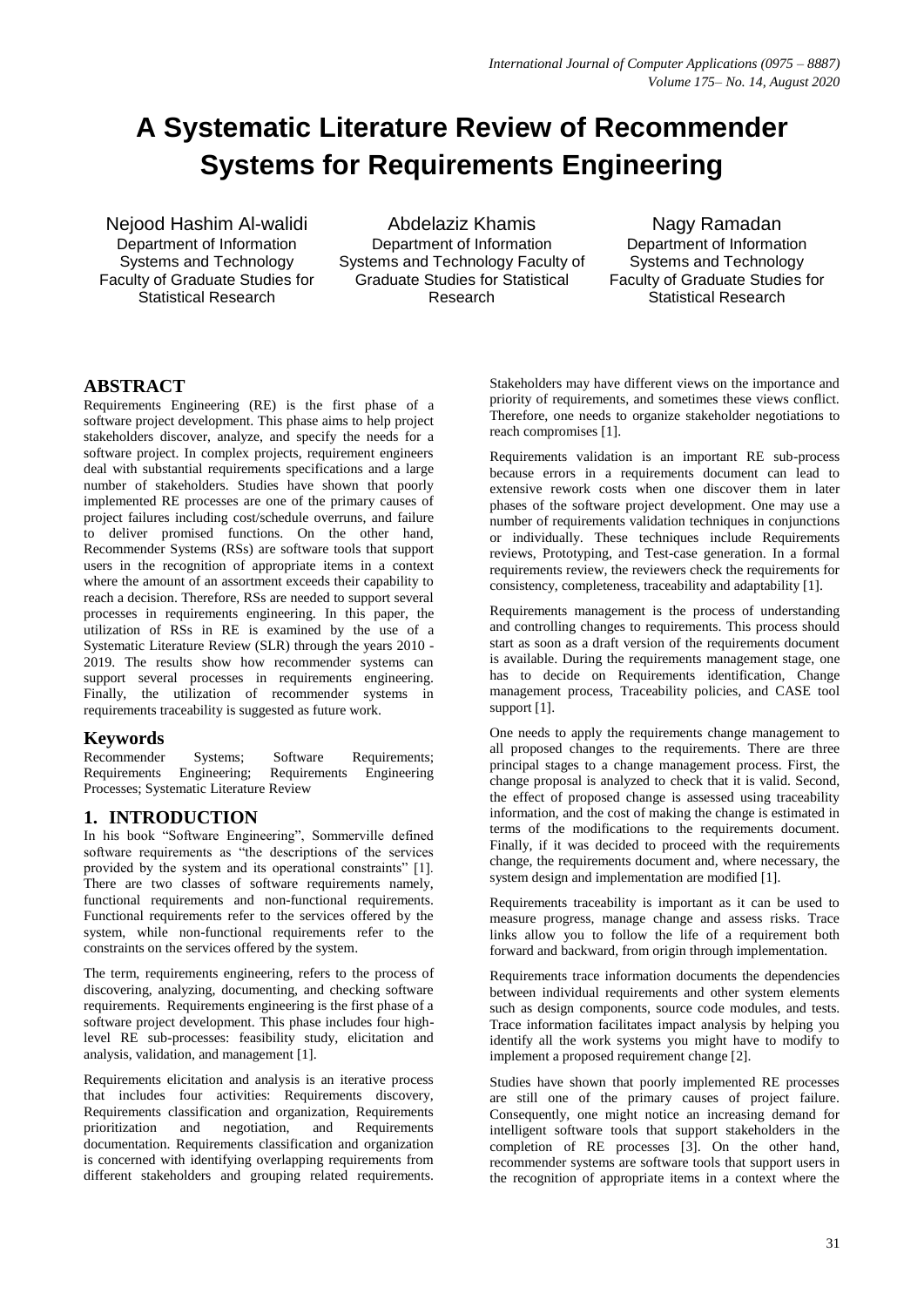amount of an assortment exceeds their capability to reach a decision. Therefore, RSs are needed to support several processes in requirements engineering, and help software developers to work more effectively.

The process of building an effective recommender includes five steps: framing the problem, determining the inputs, building the recommender, delivering the recommendations, and evaluation. In [4], the authors described each of these steps using an example of a recommender system. However, for the context of this paper, framing the problem step will be briefly described.

The first step in building a recommender system mainly aims to determine what problem the recommender system will solve and what value the recommender system will provide [4]. This involves many activities that enable answering the following questions: "(1) Who will be the user of the recommender system? (2) What problem the recommender system will solve? (3) Which solution the recommender system will offer? (4) What is the value proposition of the recommender system?"

The content of the remaining parts of this paper are as follows. Section 2 discusses some of the related literature reviews. The methodology used for this study is described in Section 3. Section 4 presents the results from the analysis of this SLR. Section 5 discusses the results in relation to the addressed research questions. Finally, section 6 contains the conclusions and future work.

## **2. RELATED SLRs**

This section contains an overview the literature related to recent research directions in requirements engineering, recommender systems, and their intersection area. The focus will be on the addressed problems and the techniques used to solve these problems.

## **2.1 Requirements Engineering**

In the paper titled "A systematic mapping study on crowdsourced requirements engineering using user feedback", the authors addressed the lacking of a structured account on a promising form of crowdsourcing in RE by the use of a systematic mapping study. They investigated four research questions. "(1) What sources of implicit and explicit crowdsourced user feedback have been reported in RE activities? (2) What metadata of crowdsourced user feedback are reported as being useful for RE? (3) In which RE activities, has the crowdsourced user feedback been applied? (4) What are the demographics of the research on applying crowdsourced user feedback for crowd‐ based RE?" Regarding the use of explicit and implicit feedback, the results showed that more than three quarters of the included studies on explicit user feedback did concentrate on app reviews, and call for more investigation on employing implicit user feedback in Requirements Engineering. Regarding the attributes of crowdsourced user feedback, the results identified six pieces of feedback metadata. Concerning the activities employing user feedback, the results indicated that requirements elicitation and analysis are the two most popular RE activities, which employ crowdsourced user feedback. Finally, regarding the demographics of the studies, the results showed that the topic of these studies has received the most attention from researchers; most of them are working at universities spreading in 12 countries, mostly located in Europe and Asia [5].

In another paper titled "Requirements Engineering Techniques: A Systematic Literature Review", the authors

addressed the problem of software projects failure in spite of the proposed numerous techniques to be used in RE, by identifying the gaps in these techniques. They investigated three research questions: "(1) What are the techniques used in requirements engineering? (2) What are the limitations of the existing techniques used in requirements engineering? (3) How do changing software requirements affect requirements analysis?" Regarding the techniques used in RE, the review identified forty-three techniques used in RE, and indicated that there is no RE technique that can best solve all the issues in the software requirements domain. Concerning the limitation of the existing RE techniques, the results showed that the techniques used in RE usually addresses one activity of the RE process, and do not provide support for dynamic environment. Finally, regarding the effect of changing requirements, one needs to carry out a proper change impact analysis so that the change will not cost the project in terms of the delivery time and in monetary terms [6].

In the paper titled "A systematic literature review of stakeholder identification methods in requirements elicitation", the authors addressed the problem of Stakeholder Identification (SI) in the area of requirements elicitation. In this area, it is critical to describe the SI process in order to provide correct, consistent, and complete requirements specification. The review investigated four research questions: "(1) What methods or techniques are currently used to carry out Stakeholder Identification (SI) in requirements elicitation? (2) What are the recommended effective practices for performing SI? (3) What are the consequences of incorrect SI on the quality of Software Requirements? (4) What aspects of IS are necessary to use as advisable practices?" The results showed that the current SI approaches have limitations in terms of covering all aspects of SI. However, through correctly identifying and understanding the stakeholders, it is possible to develop high quality software. Finally, the obtained findings provided strong evidence to encourage further research in the development of a new methodology to perform SI adequately [7].

# **2.2 Recommender Systems**

In their paper titled "Approaches, Issues and Challenges in Recommender Systems: A Systematic Review" the authors provided a comprehensive and systematic review of the stateof-the-art recommender systems. The literature review process was divided into six research questions: (1) What kinds of approaches are used for generating recommendations by RSs? (2) What are the strengths and weaknesses of recommendation approaches practiced in RSs field? (3) What kinds of issues and challenges encounter in deployment of RSs? (4) What are the various application domains where RSs being adopted? (5) Which evaluation methods one may use to measure the quality of RSs? (6) What are the different gaps exist in the present RSs research?." The results showed that collaborative filtering and content-based filtering approaches got wide acceptance and extensive usage by the research community over other techniques available in the RSs field. Regarding the pros and cons of recommendation approaches, the authors identified a list of strengths and weaknesses for each approach. In addition, the paper described the most common issues and challenges that encounter in deploying RSs. Regarding recommender application domains, the results showed that there are certain application fields that need to grab the attention of scientific and research communities. Concerning the evaluation measures of RSs, the results showed that many RS research studies apply different evaluation methods especially the ranking measures. Finally,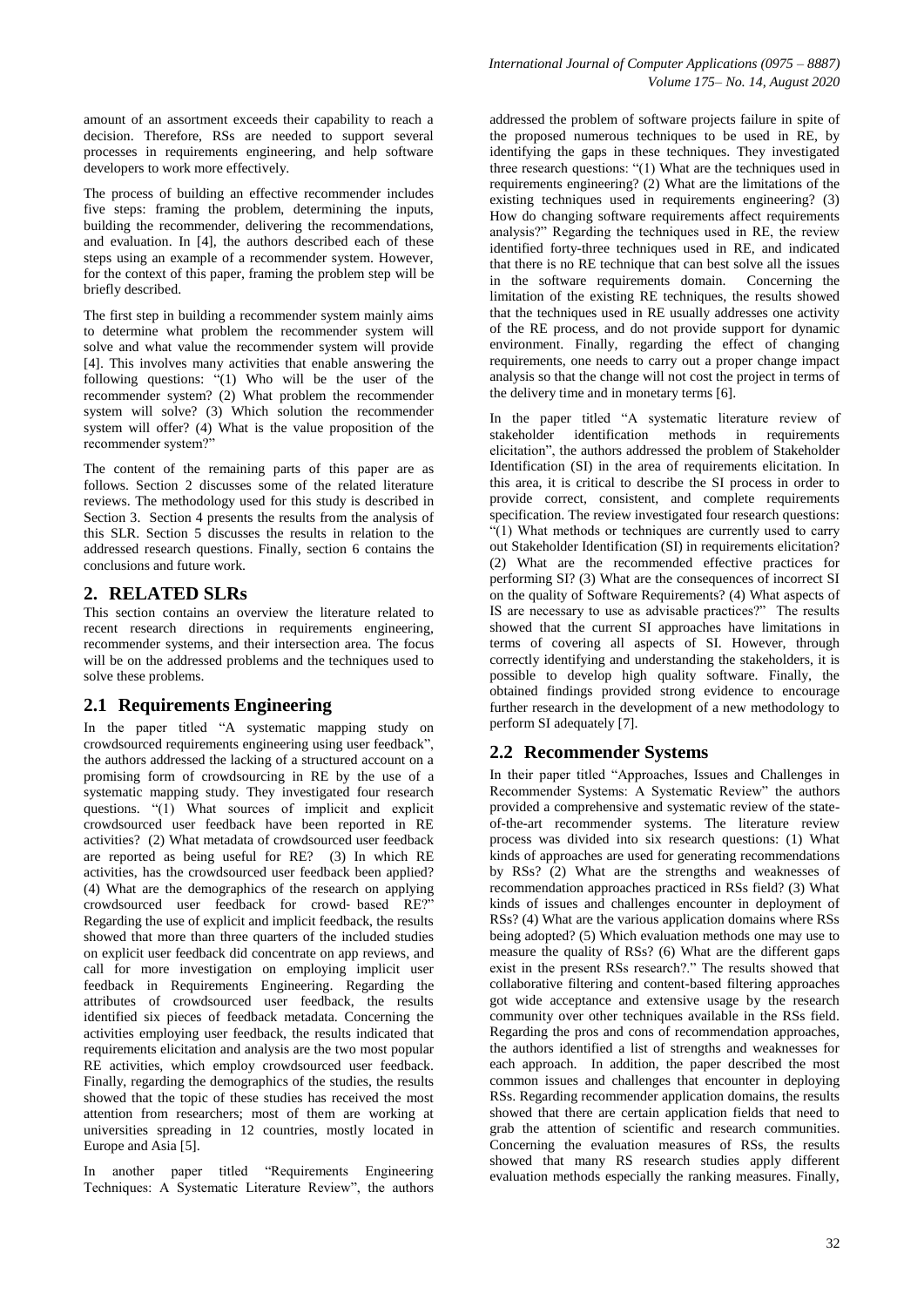regarding the gaps that exist in the present RSs research, one may conclude that the new RSs research will focus on advancing the existing approaches and algorithms to enhance the quality of recommendations [8].

In another study titled "A recommendation Systems in Education: A Systematic Mapping Study", the authors addressed the impact of RSs in the education domain by performing a systematic mapping study. The study investigated five research questions: "(1) What are the educational areas covered by RSs? (2) What are the approaches used to generate recommendations within educational scenarios? (3) Which platform is used for the RS deployment?" (4) Which evaluation or validation strategies one may apply to RSs? (5) What are the challenges addressed by adopting RSs in the educational context?" The results showed significant interest in the use of RSs in educational scenarios, which include helping on academic choices, assisting in suggesting courses, and e-learning. About the approaches used to generate recommendations, the study revealed that the most frequent approach used in education is the Hybrid approach. Regarding the RS development platform, the Web is the most adopted platform for using RS in education; other platforms are the desktop-based and mobile-based platforms. Regarding RSs evaluation, the results showed that about third of the primary studies did not conduct any type of validation, and the applied evaluation strategies to RSs include experimentation, survey, and case study. Finally, the issues addressed by adopting RSs include how to provide personalized recommendations, prediction accuracy and efficiency, and improve educational practices [9].

The paper titled "Hybrid Recommender Systems: The Review of State-of-the-Art Research and Applications" addressed the weaknesses of individual RSs using hybrid RSs. The authors investigated three research questions: "(1) What are the actual statements of the field of hybrid RSs? (2) What are the presented types of hybrid RSs? (3) What kind of input data is usually used in RS?" The results showed that one might use hybrid RSs for different problem solutions in different areas including e-commerce, tourism, and medicine. About the types of hybrid RSs, the results showed seven different types of hybrid RSs, and the most common type is the one that combines the collaborative filtering and content-based filtering approaches. Finally, regarding the kind of input data, the most popular input date is the information about users' preferences and item features. However, to date, all types of data are used [10].

# **2.3 Recommender Systems for Requirements Engineering**

In their paper titled "Systematic Mapping of Recommendation Systems for Requirements Engineering", the authors investigated three research questions about what existing recommender systems are used to support RE activities, and what are their characteristics and state of validation?. The results showed that the mostly used technique to generate recommendations is the collaborative filtering technique, and the majority of the studies address requirements elicitation and analysis activities, and few consider requirements validation. In addition, the results indicated that there is none or only limited evaluation of recommender systems. Evaluating recommender systems is necessary to truly understand the effectiveness of the system and help with the adoption of the systems in real life projects. Finally, the results pointed out some concepts and techniques that are of use in assisting requirements engineers in their task, but not

within the context of recommendation systems. However, one might utilize and incorporate these concepts and techniques in RSs for RE [11].

# **3. RESEARCH METHODOLOGY**

This research has been conducted as a systematic literature review which is a mean of collecting evidence-based data about a research topic and its related issues [12]. The objective of this research is to identify the state-of-the-art on recommender systems for requirements engineering through the years 2010- 2019.

The SLR methodology is based on the guidelines by Kitchenham and Charters [13]. According to these guidelines, an SLR process is composed of three main phases:

- Planning the review (See Section 3.1)
- Conducting the review (See Section 3.2)
- Reporting the review (See Sections 4 and 5)

# **3.1 Planning the Review**

This phase aims at developing a review protocol. The steps involved in planning the review include specifying the research questions that the review is intended to answer (See Section 3.1.1), the strategy that will be used to search for primary studies (See Section 3.1.2), and the study selection criteria (See Section 3.1.3).

## *3.1.1 Specifying the Research Questions*

Generally, specifying research questions is considered as one of the most important steps of the SLR because the research questions manage the entire literature review methodology [14]. The principal goal of this SLR is to examine the utilization of RSs in RE. In order to achieve this goal, one needs to address the following research questions (RQs):

**RQ1:** What are the problems that were addressed by RSs in RE?

**RQ2:** In what contexts the problems found in **RQ1**were addressed?

**RQ3:** What are the solutions offered by RSs to the problems found in **RQ1**?

**RQ4:** What types of RSs were utilized in solving the problems found in **RQ1**?

## *3.1.2 Search Strategy*

The search strategy should specify the *search terms* and the *sources* to be searched, so that every relevant publication has a very good chance to appear in the research results [14].The sources that were used during the SLR are specified in Table 1.

**Table 1. Digital Libraries used in the SLR**

| <b>Name</b>                | Website                          |
|----------------------------|----------------------------------|
| Google Scholar             | https://scholar.google.com/      |
| <b>IEEE Xplorer</b>        | https://ieeexplore.ieee.org/     |
| World Scientific           | https://www.worldscientific.com/ |
| Dogpile                    | https://www.dogpile.com/         |
| Research Gate              | https://www.researchgate.net/    |
| <b>ACM</b> Digital Library | https://dl.acm.org/              |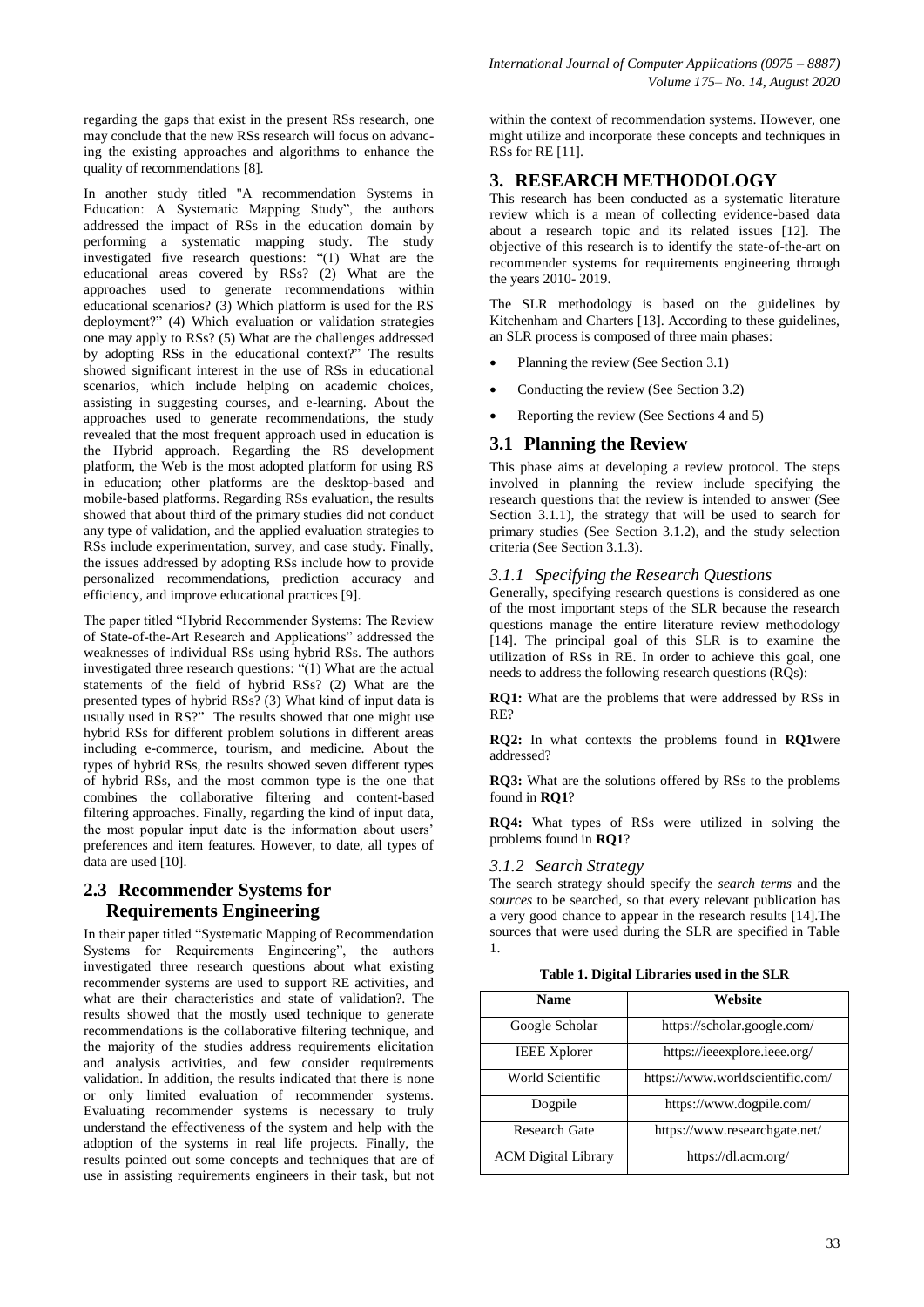| Semantic Scholar | https://www.semanticscholar.org/ |
|------------------|----------------------------------|
| Google           | https://www.google.com/          |

The following search terms were used to extract primary studies:

- 1) Software requirements
- 2) Requirements engineering
- 3) Recommender systems
- 4) Recommendation systems
- 5) Recommender systems in requirements engineering
- 6) (2) AND Problems
- 7) (2) AND Issues
- 8) (2) AND Challenges
- 9) (5) AND Types
- 10) (5) AND Techniques
- 11) (5) AND Approaches
- 12) (5) AND Methods
- 13) (5) AND Tasks
- 14) (5) AND Context
- 15) (5) AND Solutions

#### *3.1.3 Study Selection Criteria*

Study selection criteria are intended to identify those primary studies that provide direct evidence about the research questions. They are used to determine which primary studies are to be included in, or excluded from an SLR. The inclusion and exclusion criteria for this SLR are summarized in Table 2.

#### **Table 2. Study Selection Criteria**

| <b>Inclusion Criteria</b>                                                                                                                                                                                                                                                                                        | <b>Exclusion Criteria</b>                                                                                                                                                                                                                                                                         |
|------------------------------------------------------------------------------------------------------------------------------------------------------------------------------------------------------------------------------------------------------------------------------------------------------------------|---------------------------------------------------------------------------------------------------------------------------------------------------------------------------------------------------------------------------------------------------------------------------------------------------|
| The time span for<br>primary studies is<br>2010-2019.                                                                                                                                                                                                                                                            | Primary studies that are.<br>out of the defined time<br>span.                                                                                                                                                                                                                                     |
| Primary studies that<br>provide evidence<br>about the research<br>questions.<br>Primary studies that<br>propose solutions<br>offered by RSs in RE.<br>Primary studies that<br>propose effective RSs<br>to be utilized in RE.<br>Primary studies that<br>are published in<br>refereed journals or<br>conferences. | Primary studies that are.<br>not relevant to the<br>research questions.<br>Every study that is not<br>published in refereed<br>journals or conferences.<br>Primary studies having<br>more than one<br>published sources are<br>included only once<br>using the latest versions<br>of the studies. |
|                                                                                                                                                                                                                                                                                                                  |                                                                                                                                                                                                                                                                                                   |

## **3.2 Conducting the Review**

This phase starts after the approval of the review protocol. The steps involved in conducting the review include selection

of primary studies (See section 3.2.1), study quality assessment (See section 3.2.2), and data extraction and synthesis (See Section 3.2.3).

#### *3.2.1 Selection of Primary Studies*

Based on the serch strategy and the study selection criteria presented above, an initial pool of 208 studies was created. Then, 33 studies were selected after applying inclusion and exclusion criteria. Finally, based on this research objective, 18 studies are identified as primary studies as shwon in Table 3.

#### *3.2.2 Study Quality Assessment*

After selecting the primary studies, one should assess their quality using Quality Assessment (QA) questions. These questions are used in performing analysis of each study with the aim of giving a judgment about the credibility of the research it present. In this SLR, one may adopt the following QA questions [15]:

"QA1.How clear and coherent is the work? QA2. How clear is the research goal defined? QA3. How well can the route from the research goal to any conclusion are seen?" QA4. How clearly is the search process established? QA5. how good is the work in comparison to other related works? QA6. How clearly are the work limitations documented?"

#### **Table 3. Primary Studies used in SLR**

| Ref.              | <b>Title</b>                                                                                                           |
|-------------------|------------------------------------------------------------------------------------------------------------------------|
| $[16]$            | Semi-Automated Feature Traceability with<br><b>Embedded Annotations</b>                                                |
| $\overline{[}17]$ | Recommender Systems for Software Requirements<br><b>Negotiation and Prioritization</b>                                 |
| $[18]$            | A Novel Recommender System Based on Apriori<br>Algorithm for Requirements Engineering                                  |
| $[19]$            | Utilizing Recommender Systems to Support<br>Software Requirements Elicitation                                          |
| $[20]$            | Context-Aware Recommender Systems for Non-<br>functional Requirements                                                  |
| $[21]$            | Requirement Elicitation Based Collaborative<br><b>Filtering Using Social Networks</b>                                  |
| [22]              | A Novel Method for Large Scale Requirement<br>Elicitation                                                              |
| $[23]$            | Recommendation and Decision Technologies For<br>Requirements Engineering                                               |
| $[24]$            | <b>Group Decision Support for Requirements</b><br>Negotiation                                                          |
| $[25]$            | REQAnalytics: A Recommender System for<br>Requirements Maintenance                                                     |
| $[26]$            | Functional Requirements Identification Using Item-<br>to-Item Collaborative Filtering                                  |
| $[27]$            | An Automated Approach to Requirement<br>Elicitation Using Stakeholder Recommendation and<br><b>Prediction Analysis</b> |
| $[28]$            | A New Approach to Requirement Elicitation Based<br>on Stakeholder Recommendation and Collaborative<br>Filtering        |
| $[29]$            | <b>INTELLIREQ:</b> Intelligent Techniques for Software<br><b>RE</b>                                                    |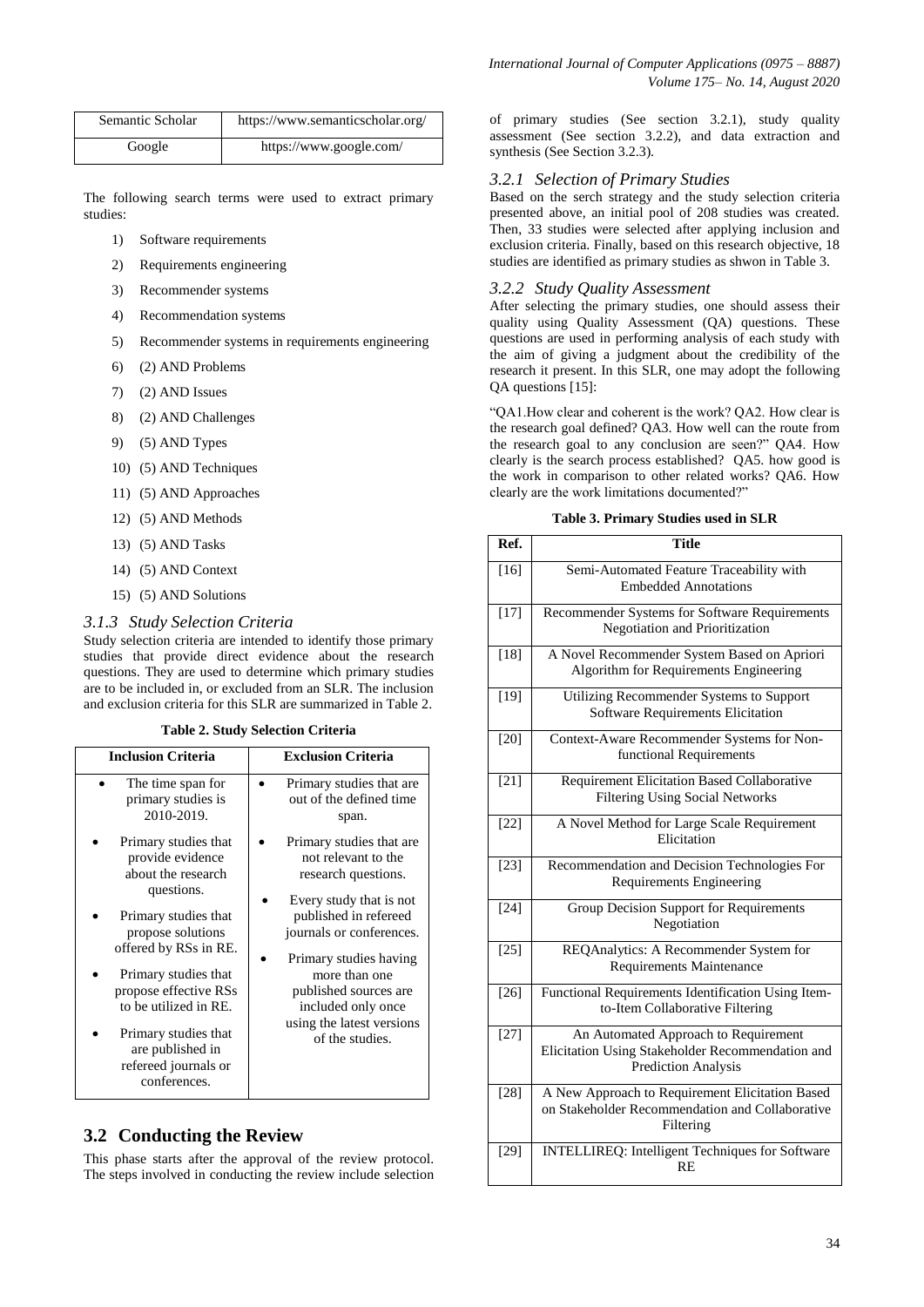| [30]              | Personal Recommendations in Requirements<br>Engineering: The OpenReq Approach          |
|-------------------|----------------------------------------------------------------------------------------|
| [31]              | A Non-Functional Requirements Recommendation<br><b>System for Scrum-based Projects</b> |
| $\left[32\right]$ | An experimental study on Collaborative Filtering<br>for $RE$                           |
| [33]              | A Proposed RS for Eliciting Software Sustainability<br>Requirements                    |

## *3.2.3 Data Extraction and Synthesis*

This step defines how the information required from each primary study will be obtained and synthesized. The obtained information will enable us to answer the research questions identified in section (1). To organize the data extraction and synthesis process, researchers often use a form or table to capture the data they will then synthesize. Table 4 contains the elements of data extraction and synthesis for this SLR.

| <b>Table 4. Elements of Data Extraction Synthesis</b> |  |  |  |  |  |
|-------------------------------------------------------|--|--|--|--|--|
|-------------------------------------------------------|--|--|--|--|--|

| Item#                         | <b>Description</b>                  | <b>Details</b>                                                                                                                                                                                                                                                |  |
|-------------------------------|-------------------------------------|---------------------------------------------------------------------------------------------------------------------------------------------------------------------------------------------------------------------------------------------------------------|--|
| 1                             | <b>Bibliographic</b><br>Information | Name of authors, year of publication,<br>etc.                                                                                                                                                                                                                 |  |
|                               |                                     | <b>Extraction of Data</b>                                                                                                                                                                                                                                     |  |
| $\mathfrak{D}_{\mathfrak{p}}$ | Overview                            | The basic objective of the selected<br>study is finding out the problems<br>addressed by RSs in RE, the contexts<br>in which these problems were<br>addressed, the solutions offered by<br>RSs to these problems, and the types<br>of RSs that were utilized. |  |
| 3                             | Results                             | Results achieved in the selected<br>study.                                                                                                                                                                                                                    |  |
| <b>Synthesis of Data</b>      |                                     |                                                                                                                                                                                                                                                               |  |
| 4                             | Problems                            | The problems addressed by RSs in<br>RE (See Section IV)                                                                                                                                                                                                       |  |

| Context   | The context in which these problems<br>were addressed (See Section IV) |
|-----------|------------------------------------------------------------------------|
| Solutions | The solutions offered by RSs these<br>problems (See Section IV)        |
| Types     | The types of RSs that were utilized<br>(See Section 4)                 |

# **4. RESULT**

This section contains a summary of the obtained results after analyzing the selected primary studies. One may define the four-step analysis process for each primary study in this SLR as follows. The first step defines the problems in requirements engineering that have been addressed using recommender systems. The second step defines the context in which the identified problems were addresses. The solutions of the defined problems are identified in the third steps. Finally, the fourth step identifies the types of the utilized RSs. Table 5 contains the summary of these results together with their references and Table 6 contains the experimental results for the primary studies.

## **5. DISCUSSION**

The results in section 4 show how recommender systems can support several processes in requirements engineering through the years 2010 - 2019. This section contains an analysis of these results with aim of answering the four research questions defined in Section 3.

## **5.1 What are the problems that were addressed by RSs in RE?**

Requirements engineering in large-scale projects can be a highly complex process that result in massive amounts of data that must be analyzed in order to extract useful requirements. As a result, the RE process can be supported through the use of RSs. The findings in section 4 show that the problems that were addressed by RSs in RE are mainly found during requirements elicitation, and requirements analysis and negotiation activities. Table 7 contains the classification of these problems.

|        | <b>Table 5. Results Summary</b> |  |
|--------|---------------------------------|--|
| nntevt |                                 |  |

| <b>RE</b> Problem                                                                                | <b>Context</b>                                                                                                    | <b>Solution</b>                                                                                                                                                         | <b>RS</b> Type                    | <b>Papers</b> |
|--------------------------------------------------------------------------------------------------|-------------------------------------------------------------------------------------------------------------------|-------------------------------------------------------------------------------------------------------------------------------------------------------------------------|-----------------------------------|---------------|
| The accuracy of current feature-<br>location techniques are too low to<br>be useful in practice. | long-living or variant-rich<br>software with many developers.                                                     | A semi-automated, machine-learning assisted<br>feature-traceability technique based on a<br>recommender system.                                                         | Collaborative<br>Filtering        | $[16]$        |
| Handling requirements<br>negotiation and prioritization.                                         | <b>Institute Examination</b><br>System's requirements.                                                            | A method based on RS for requirements<br>negotiation and prioritization.                                                                                                | <b>Content Based</b><br>Filtering | $[17]$        |
| Lack of accuracy and<br>completeness of gathered<br>requirements                                 | A synthesized dataset of<br>requirements containing 4000<br>Records. (Averaging: 10)<br>requirements per record). | A RS that improves the accuracy of the<br>obtained requirements and produce more<br>comprehensive results.                                                              | Collaborative<br>Filtering        | [18]          |
| Data overload during the online<br>requirements elicitation process.                             | Online forums and wikis.                                                                                          | Provide timely and useful recommendations to<br>stakeholders, discussion group members, and<br>project managers as they engage in<br>requirements gathering activities. | Hybrid RS                         | $[19]$        |
| Handling efficiency requirements<br>during the software development<br>process.                  | A sorting application for a<br>range of problem sizes.                                                            | Suggesting the best-fit component variants for<br>certain actual contexts which are later on used<br>by a composition technique to improve                              | Context-Aware<br><b>RS</b>        | [20]          |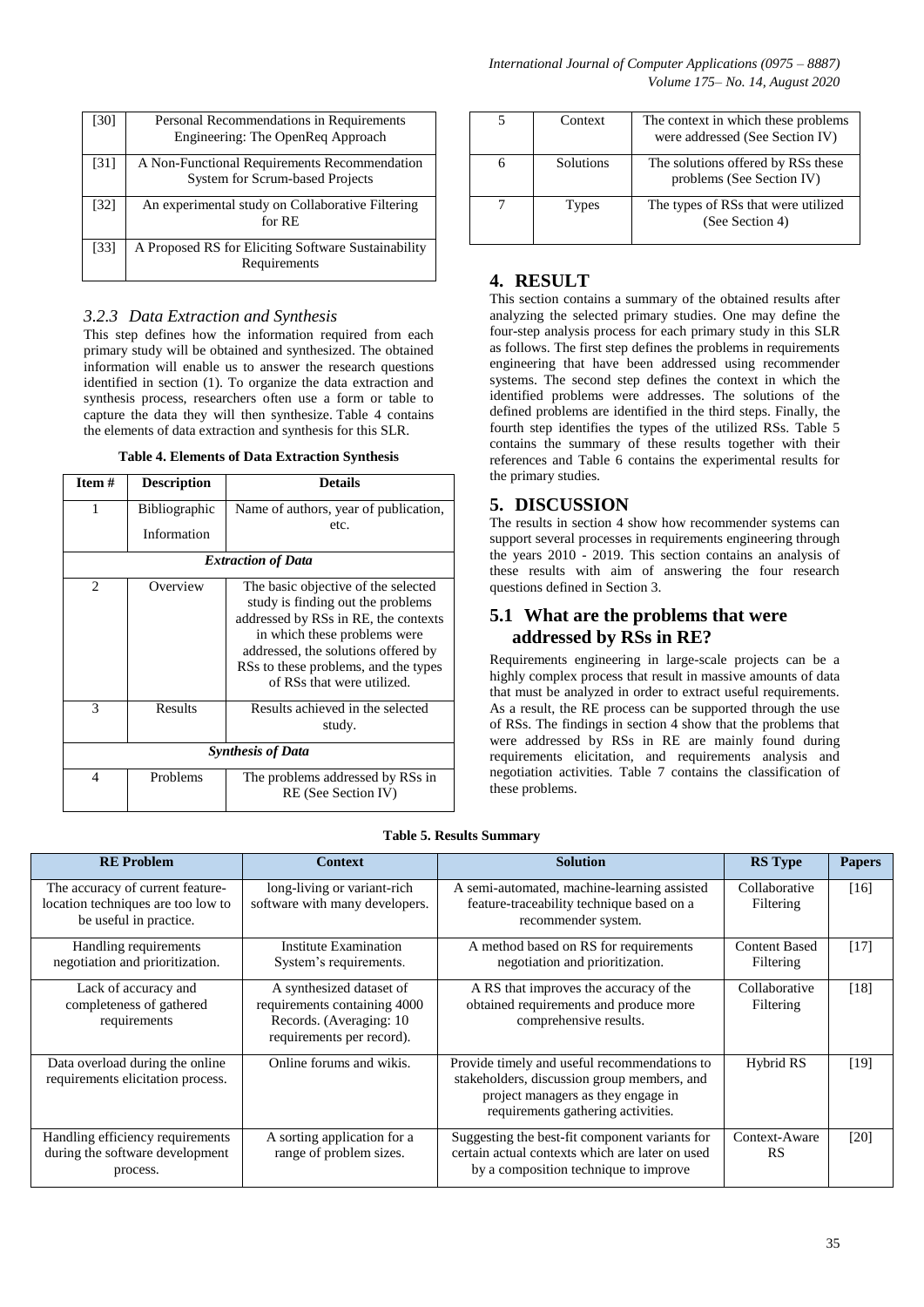|                                                                                                                                    |                                                                       | application runtime performance.                                                                                                                                      |                                     |        |
|------------------------------------------------------------------------------------------------------------------------------------|-----------------------------------------------------------------------|-----------------------------------------------------------------------------------------------------------------------------------------------------------------------|-------------------------------------|--------|
| Information overload, incomplete<br>requirement and inadequate<br>stakeholder.                                                     | Large scale software projects                                         | A method called StakeRare is developed - using<br>social networks and collaborative filtering - to<br>identify and prioritize stakeholders and their<br>requirements. | Collaborative<br>Filtering          | $[21]$ |
| Handling difficulties in<br>requirements elicitation in large<br>scale software projects with many<br>stakeholders.                | A large-scale software project<br>(RALIC project)                     | A system that that supports requirements<br>elicitation in large-scale software projects.                                                                             | Collaborative<br>Filtering          | $[22]$ |
| Deciding by stakeholders on<br>which requirements should be<br>taken into account.                                                 | Industrial software projects.                                         | A system that supports decision processes.                                                                                                                            | Hybrid RS                           | $[23]$ |
| Resolving conflicts between<br>requirements and deciding which<br>requirements should be<br>implemented.                           | Software development projects<br>at Graz University of<br>Technology. | An environment that supports group decision<br>processes in requirements negotiation.                                                                                 | <b>Hybrid RS</b>                    | $[24]$ |
| Frequent changes of software<br>requirements.                                                                                      | Software as a Service (SaaS).                                         | A recommender system that generates<br>recommendations that can increase the quality<br>of that service.                                                              | Knowledge<br><b>Based Filtering</b> | $[25]$ |
| Identifying well-defined<br>functional requirements.                                                                               | Completed software project<br>documentations.                         | A recommender model to recommend<br>functional requirements.                                                                                                          | Collaborative<br>Filtering          | $[26]$ |
| Information overload, inadequate<br>stakeholder input, and biased<br>prioritization of requirements.                               | Large scale software projects.                                        | A method that uses social networks and<br>collaborative filtering to identify and prioritize<br>requirements.                                                         | Collaborative<br>Filtering          | $[27]$ |
| Current methods to identify and<br>prioritize requirements do not<br>scale well to large projects.                                 | Large scale software projects.                                        | A system that identifies and prioritizes SRs for<br>large scale projects.                                                                                             | Collaborative<br>Filtering          | $[28]$ |
| Handling low-quality<br>requirements.                                                                                              | Software development projects<br>at Graz University of<br>Technology. | An environment that support stakeholders in<br>requirements-related activities such as quality<br>assurance.                                                          | Hybrid RS                           | $[29]$ |
| Current applications that use RSs<br>in RE focus on specific RE tasks<br>and do not give a general<br>coverage for the RE process. | Large and distributed systems                                         | An open source tool and a set of APIs that<br>integrate recommendation and decision<br>technologies to support different phases of RE.                                | <b>Hybrid RS</b>                    | $[30]$ |
| Neglecting non-functional<br>requirements until the later stages<br>of software development.                                       | Scrum-based Projects.                                                 | A non-functional requirements recommendation<br>system to support Scrum practitioners on their<br>early identification.                                               | Collaborative<br>Filtering          | $[31]$ |
| Difficulties in the interactions<br>between the stakeholders in<br>requirements elicitation and<br>management.                     | A real case study.                                                    | An optimization based system that identifies<br>and prioritizes SRs.                                                                                                  | Collaborative<br>Filtering          | $[32]$ |
| The barriers of incorporating<br>sustainability into the software<br>engineering process.                                          | Software Engineering for<br>Sustainability (SE4S) projects.           | A system that recommends the kinds of<br>sustainability requirements that should be<br>considered.                                                                    | Hybrid RS                           | $[33]$ |

## **Table 6. Experimental Results of the Primary Studies**

| <b>RE</b> Problem                                                                            | <b>Experimental Results</b>                                                                                                                                               | <b>Papers</b> |
|----------------------------------------------------------------------------------------------|---------------------------------------------------------------------------------------------------------------------------------------------------------------------------|---------------|
| The accuracy of current feature-location techniques are too low to<br>be useful in practice. | An overall accuracy of about 50 % has been reached.                                                                                                                       | [16]          |
| Handling requirements negotiation and prioritization                                         | In a case study, the proposed recommender system applied to find<br>Examination System's requirements and prioritize these<br>requirements according to the stakeholders. | [17]          |
| Lack of accuracy and completeness of gathered requirements                                   | Experimental work showed that the proposed recommender system<br>would improve the accuracy of the obtained requirements and                                              | [18]          |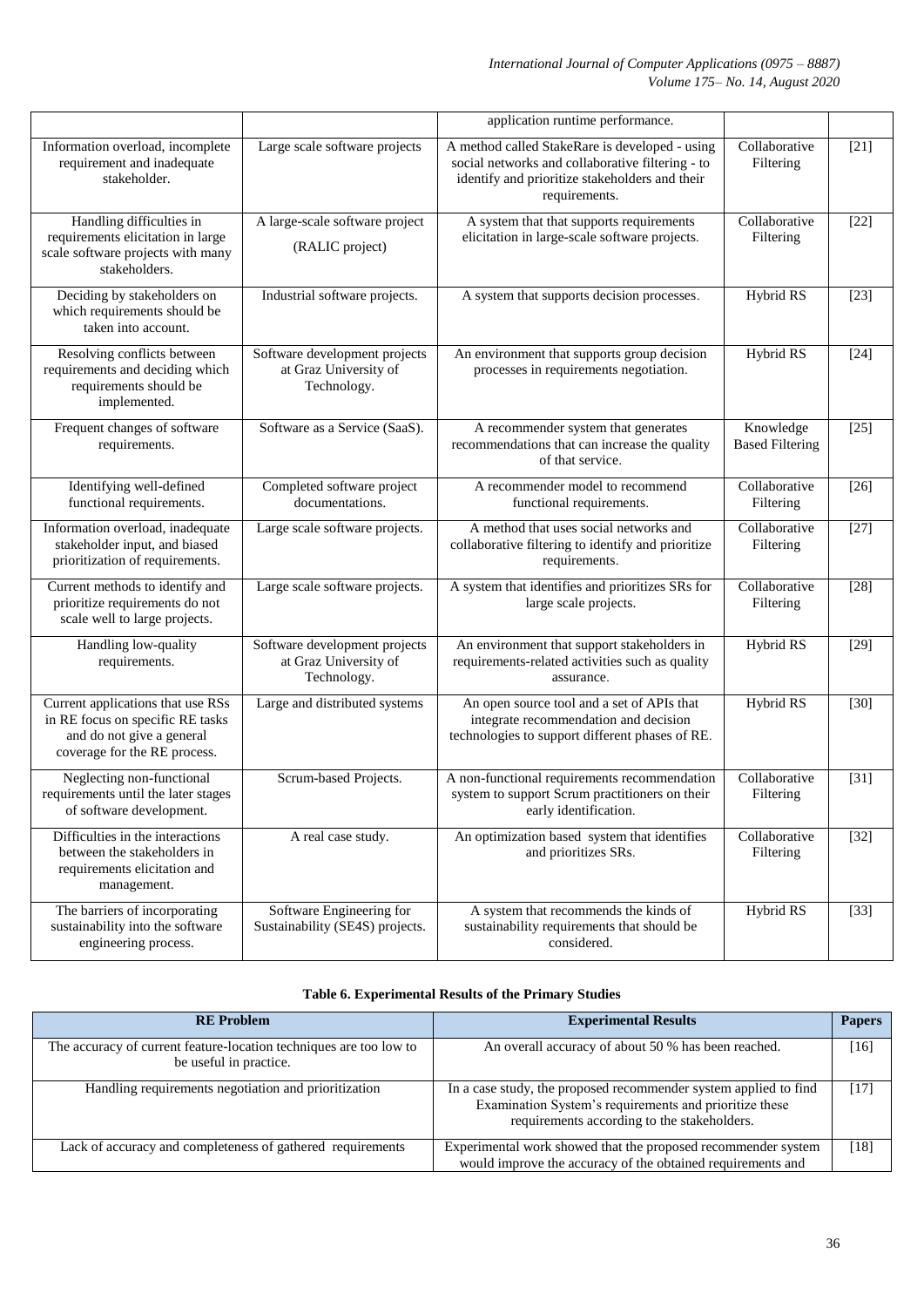|                                                                                                                                | produce more comprehensive results.                                                                                                                                                                                          |        |
|--------------------------------------------------------------------------------------------------------------------------------|------------------------------------------------------------------------------------------------------------------------------------------------------------------------------------------------------------------------------|--------|
| Data overload during the online requirements elicitation process.                                                              | Experimental results showed using a K-Nearest Neighbor (KNN)<br>collaborative recommender system provides the best<br>recommendation results.                                                                                | $[19]$ |
| Handling efficiency requirements during the software development<br>process.                                                   | The results showed how performance, a non-functional<br>requirement, in a Sorting application was guaranteed by a context-<br>aware recommender system.                                                                      | $[20]$ |
| Information overload, incomplete requirement and inadequate<br>stakeholder.                                                    | Complete and accurate requirements are collected for projects and<br>stakeholders are identified correctly though a method that is<br>developed using social networks and collaborative filtering.                           | $[21]$ |
| Handling difficulties in requirements elicitation in large scale<br>software projects with many stakeholders.                  | The proposed method identified the requirements in a large-scale<br>project with a high level of completeness, and with a 10 percent<br>higher recall compared to the existing methods.                                      | $[22]$ |
| Deciding by stakeholders on which requirements should be taken<br>into account.                                                | In the proposed system, recommendation and decision technologies<br>support two basic scenarios: decision processes of individual<br>stakeholders and group decision processes.                                              | $[23]$ |
| Resolving conflicts between requirements and deciding which<br>requirements should be implemented.                             | Experimental results showed that the effects of applying group<br>recommendation technologies to requirements negotiation within<br>the scope of software development projects at Graz University of<br>Technology, Austria. | $[24]$ |
| Frequent changes of software requirements                                                                                      | In a case study, the results show that the analysis of the use of a<br>website provide recommendations that allow the website to meet<br>the expectations of its customers and users.                                        | $[25]$ |
| Identifying well-defined functional requirements.                                                                              | The result shows item-to-item collaborative filtering had been<br>proven one of the most successful techniques in the development of<br>a recommender system to recommend functional requirements.                           | $[26]$ |
| Information overload, inadequate stakeholder input, and biased<br>prioritization of requirements.                              | The proposed method used social networks and collaborative<br>filtering to identify and prioritize a complete set of stakeholders and<br>their requirements automatically and accurately.                                    | $[27]$ |
| Current methods to identify and prioritize requirements do not scale<br>well to large projects.                                | The proposed approach uses social networks and collaborative<br>filtering to identify and prioritize highly complete set of<br>requirements compared to the existing method used.                                            | $[28]$ |
| Handling low-quality requirements.                                                                                             | The reported results of empirical studies showed in which way the<br>recommendation approaches integrated in requirements engineering<br>environment, could improve the quality of requirements.                             | $[29]$ |
| Current applications that use RSs in RE focus on specific RE tasks<br>and do not give a general coverage for the RE processes. | The proposed approach is intended to support different phase of RE<br>in software projects. It assists stakeholders with personal<br>recommendations during the RE process.                                                  | $[30]$ |
| Neglecting non-functional requirements until the later stages of<br>software development.                                      | The proposed solution showed a recall rate of up to 81%, which<br>indicates that it is a promising approach to recommend non-<br>functional requirements.                                                                    | $[31]$ |
| Difficulties in the interactions between the stakeholders in<br>requirements elicitation and management.                       | The proposed RS could be employed for the problem of the<br>requirements elicitation and management. The results showed its<br>validation against a real case study.                                                         | $[32]$ |
| The barriers of incorporating sustainability into the software<br>engineering process.                                         | The results showed that the proposed RS lessens the workload of<br>eliciting appropriate sustainability requirements though enhancing<br>the knowledge of sustainability and related types of requirements.                  | $[33]$ |

# **5.2 What contexts the problems found in RQ1 were addressed?**

The notion of the context of a problem refers to the environment in which the problem is being addressed. The findings in section 4 show that contexts in which the problems found in RQ1 were addressed may be identified as follows:

- Scrum-based projects
- Online forums and wikis
- Industrial software projects
- Software as a Service (SaaS)
- Large scale software projects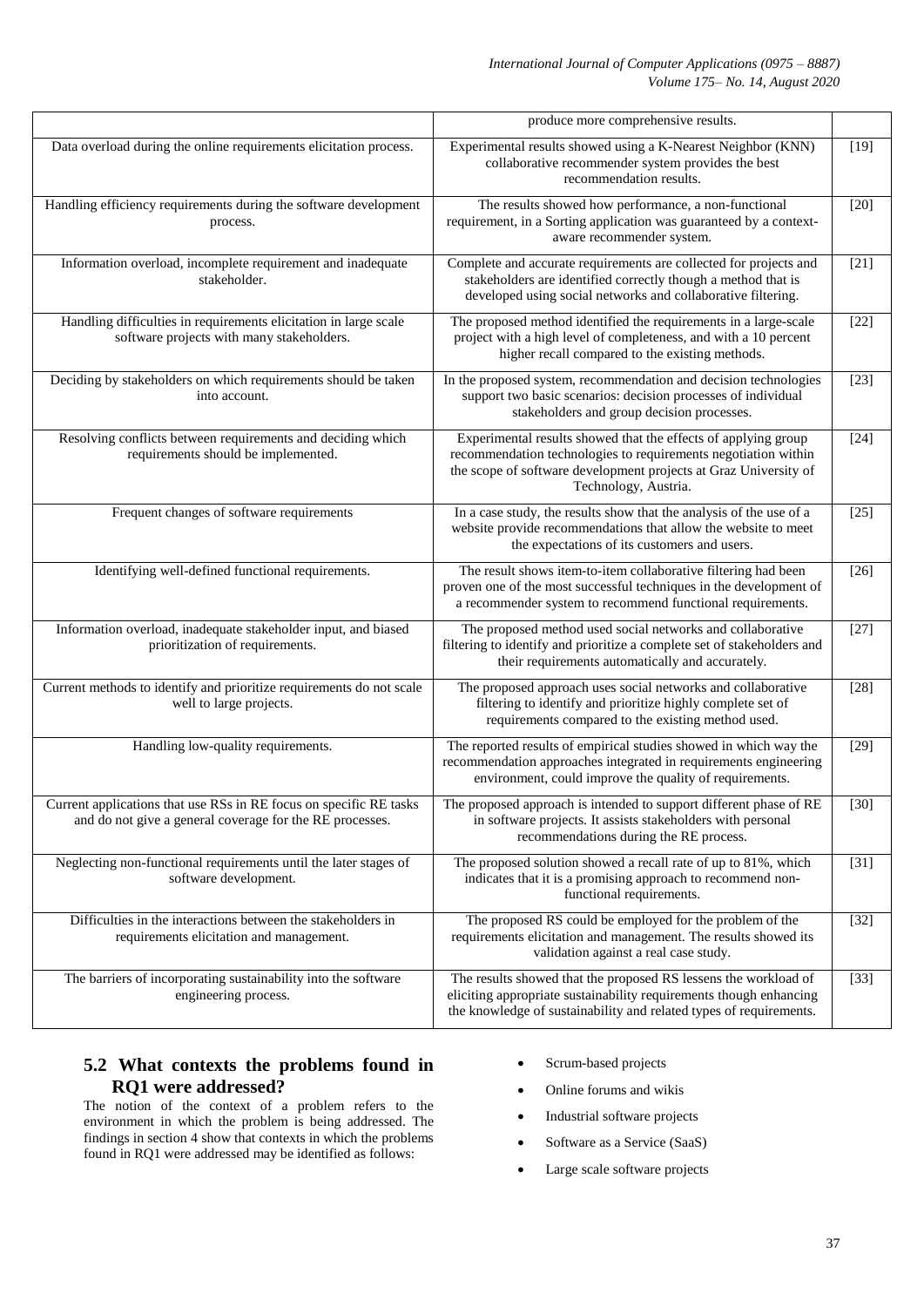- Large and distributed systems
- Synthesized datasets of requirements
- Completed software project documentations
- Specific applications for a range of problem sizes
- Software Engineering for Sustainability (SE4S) projects
- Software development projects at Educational Institutions
- Long-living or variant-rich software with many developers

**Table 7. Classifying the Problems Addressed by RSs**

| <b>RE Activity</b>          | <b>Problem</b>                                                                                                  | Ref.   |
|-----------------------------|-----------------------------------------------------------------------------------------------------------------|--------|
|                             | Data overload during the online<br>requirements elicitation process                                             | $[19]$ |
|                             | Handling efficiency requirements<br>during the software development<br>process                                  | $[20]$ |
| Elicitation                 | Handling difficulties in requirements<br>elicitation in large scale software<br>projects with many stakeholders | $[22]$ |
|                             | Information overload, incomplete<br>requirement and inadequate<br>stakeholder                                   | $[21]$ |
|                             | The barriers of incorporating<br>sustainability into the software<br>engineering process                        | $[33]$ |
|                             | Identifying well-defined functional<br>requirements                                                             | $[26]$ |
|                             | Information overload, inadequate<br>stakeholder input, and biased<br>prioritization of requirements             | $[27]$ |
|                             | Neglecting non-functional<br>requirements until the later stages of<br>software development                     | $[31]$ |
|                             | Deciding by stakeholders on which<br>requirements should be taken into<br>account                               | $[23]$ |
| Analysis and<br>Negotiation | Resolving conflicts between<br>requirements and deciding which<br>requirements should be implemented            | $[24]$ |
|                             | Current methods to identify and<br>prioritize requirements do not scale<br>well to large projects               | $[28]$ |
|                             | Current methods to identify and<br>prioritize requirements do not scale<br>well to large projects               | $[29]$ |
|                             | Handling requirements negotiation and<br>prioritization                                                         | $[17]$ |
|                             | Lack of accuracy and completeness of<br>gathered enrequiremts                                                   | $[18]$ |
|                             | Frequent changes of software<br>requirements                                                                    | $[25]$ |

| Management              | The accuracy of current feature-<br>location techniques are too low to be<br>useful in practice                                   | 116  |
|-------------------------|-----------------------------------------------------------------------------------------------------------------------------------|------|
| Different<br>Activities | Difficulties in the interactions between<br>the stakeholders in requirements<br>elicitation and management                        | [32] |
|                         | Current applications that use RSs in<br>RE focus on specific RE tasks and do<br>not give a general coverage for the RE<br>process | 130  |

# **5.3 What are the solutions offered by RSs to the problems found in RQ1?**

For pages other than the first page, start at the top of the page, and continue in double-column format. The two columns on the last page should be as close to equal length as possible.

The requirements engineering problems identified in RQ1 have been solved by developing recommender systems, models, environments, techniques or methods that use recommendation techniques. These systems, models, environments, techniques or methods may be classified according to requirements engineering activities as shown in Table 8.

# **5.4 What types of RSs were utilized in solving the problems found in RQ1?**

There are many types of recommender systems based on: how these systems analyze and filter the available information to provide the user with the information that he/she is interested in. A variety of techniques have been proposed for performing recommendation, resulting in different types of RSs that include: Content-Based RSs, Collaborative Filtering RSs, Context-Aware RSs, Knowledge-Based RSs, and Hybrid RSs [27],[26],[19],[29],[33],[20],[25] In the following paragraphs, These types are described in the following paragraphs. Then, Table 9 contains a classification of the primary studies according to the types of the utilized RSs in solving the problems found in RQ1.

|  |  | Table 8. Classifying the Solutions offered by RSs |  |  |  |
|--|--|---------------------------------------------------|--|--|--|
|--|--|---------------------------------------------------|--|--|--|

| <b>RE</b><br><b>Activities</b> | <b>Solutions</b>                                                                                                                                                                          | Ref. |
|--------------------------------|-------------------------------------------------------------------------------------------------------------------------------------------------------------------------------------------|------|
|                                | A RS that provides timely and useful<br>recommendations to stakeholders,<br>discussion group members, and project<br>managers as they engage in requirements<br>gathering activities.     | [19] |
|                                | A RS that Suggests the best-fit<br>component variants for certain actual<br>contexts which are later on used by a<br>composition technique to improve<br>application runtime performance. | [20] |
| Elicitation                    | A method that supports requirements<br>elicitation in large-scale software<br>projects.                                                                                                   | [22] |
|                                | A method called StakeRare is developed -<br>using social networks and collaborative<br>filtering - to identify and prioritize<br>stakeholders and their requirements.                     | [21] |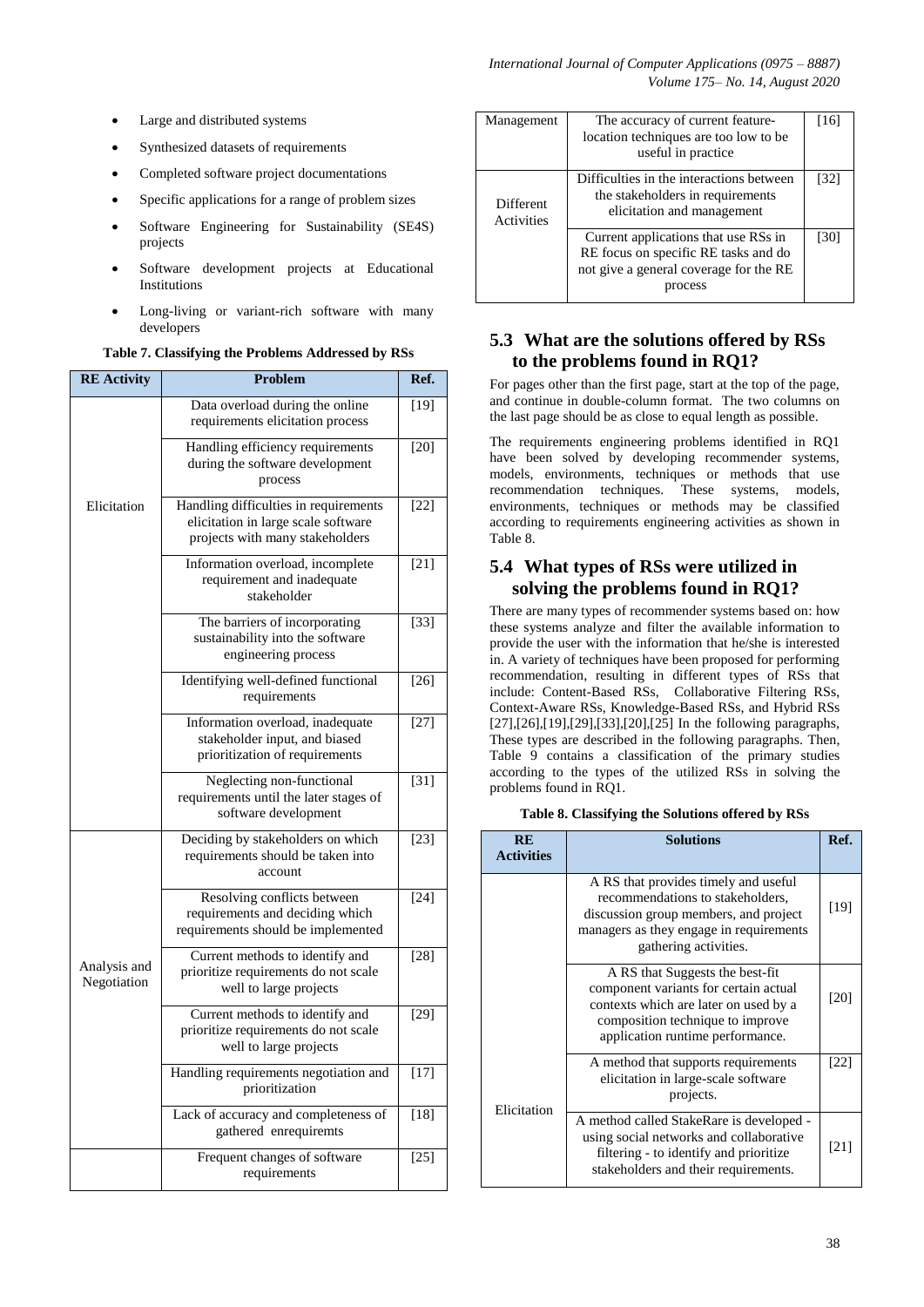|                                | A RS that recommends the kinds of<br>sustainability requirements that should be<br>considered in a given system.                                                                                                                         | $[33]$ |
|--------------------------------|------------------------------------------------------------------------------------------------------------------------------------------------------------------------------------------------------------------------------------------|--------|
|                                | A validated recommender model to<br>recommend functional requirements.                                                                                                                                                                   | $[26]$ |
|                                | A method that uses social networks and<br>collaborative filtering to identify and<br>prioritize requirements.                                                                                                                            | $[27]$ |
|                                | A RS that supports Scrum practitioners<br>on their early identification of non-<br>functional requirements.                                                                                                                              | $[31]$ |
|                                | A system that supports stakeholders on<br>deciding which requirements should be<br>taken into account.                                                                                                                                   | $[23]$ |
| Analysis<br>and<br>Negotiation | An environment that supports group<br>decision processes in requirements<br>negotiation.                                                                                                                                                 | $[24]$ |
|                                | A RS that identifies and prioritizes<br>software requirements for large scale<br>projects.                                                                                                                                               | $[28]$ |
|                                | An environment that support stakeholders<br>in requirements-related activities such as<br>quality assurance.                                                                                                                             | $[29]$ |
|                                | A method based on recommender systems<br>for requirements negotiation and<br>prioritization                                                                                                                                              | $[17]$ |
|                                | A RS that improves the accuracy of the<br>obtained requirements and produce more<br>comprehensive results                                                                                                                                | $[18]$ |
| Manageme<br>nt                 | A RS that collects information on the<br>usage of a web service, relates that<br>information back to the requirements, and<br>generates recommendations that can<br>increase the quality of that service                                 | $[25]$ |
|                                | A semi-automated, machine-learning<br>assisted feature-traceability technique that<br>allows developers to continuously record<br>feature-traceability information while<br>being supported by recommendations<br>about missed locations | $[16]$ |
| <b>Different</b><br>Activities | An optimization based recommender<br>system that handles difficulties in the<br>interactions between the stakeholders in<br>requirements elicitation and management                                                                      | $[32]$ |
|                                | An open source tool and a set of APIs that<br>integrate recommendation and decision<br>technologies to support different phases<br>of RE.                                                                                                | $[30]$ |

 *Content-Based Recommender Systems*: These systems recommend items similar to those a given user has liked in the past. In order to recommend a new interesting item, the recommender system match up the attributes of that item with the attributes of a user profile in which preferences are stored. The user profiles are updated automatically based on their feedback.

*International Journal of Computer Applications (0975 – 8887) Volume 175– No. 14, August 2020*

- *Collaborative Filtering Recommender Systems:* There are two types of these systems, item-based and userbased collaborative filtering systems. The item-based collaborative filtering systems recommend items depending on the rating given by the same user to other items with high correlations. The user-based collaborative filtering systems recommend items depending on the opinion of other similar minded user for these items.
- *Knowledge-Based Recommendation Systems*: These systems recommend advices about decisions to make or actions to take. In order to generate recommendations, they rely on encoded knowledge provided by human experts in the product domain and user's requirements.
- Context-Aware Recommender Systems: These systems recommend items to users in certain circumstances. Therefore, they take the relevant contextual information, such as time, place and weather, into account when providing recommendations. Traditional RSs deal with applications having only two types of entities, users and items.
- *Hybrid Recommender Systems*: These systems combine two or more recommendation techniques in different ways to benefit from their corresponding advantages.

#### **Table 9. Primary Studies Classification According to the Types of the Utilized RSs**

| <b>RSs Types</b>                            | <b>Primary</b><br><b>Stydis</b> |
|---------------------------------------------|---------------------------------|
| <b>Content-Based Recommender Systems</b>    | $[17]$                          |
|                                             | $[32]$                          |
|                                             | $[28]$                          |
|                                             | $[21]$                          |
|                                             | $[22]$                          |
| Collaborative Filtering Recommender Systems | $[26]$                          |
|                                             | $[27]$                          |
|                                             | $[16]$                          |
|                                             | $[18]$                          |
|                                             | $[31]$                          |
| Knowledge-Based Recommendation Systems      | $[25]$                          |
| <b>Context-Aware Recommender Systems</b>    | $[20]$                          |
|                                             | $[19]$                          |
| <b>Hybrid Recommender Systems</b>           | $[23]$                          |
|                                             | $[24]$                          |
|                                             | $[33]$                          |
|                                             | $[29]$                          |
|                                             | $[30]$                          |
|                                             |                                 |

## **6. CONCLUSION AND FUTURE WORK**

This study presents a Systematic Literature Review to investigate the latest development in utilizing recommender systems in requirements engineering with the aim of identifying any gaps in current research that need further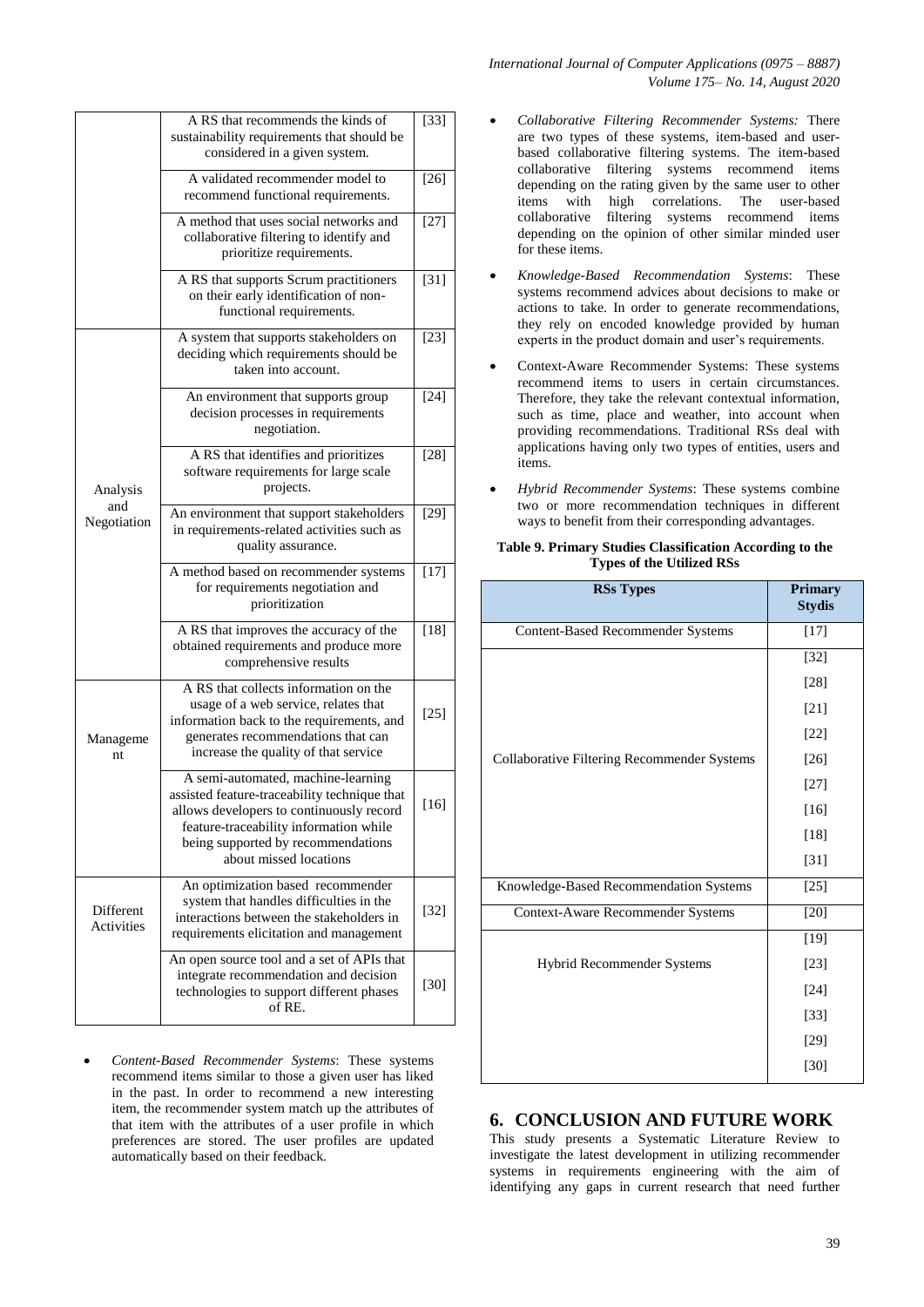investigation. Based on this research objective, 18 studies are identified as primary studies and investigated. This leads to identify the problems in different requirements engineering activities, which have been addressed by utilizing recommender systems. This paper has presented a classification scheme for the addressed problems and their solutions based on the involved requirements engineering activities. In addetion, the utilized recommender systems have been classified according to their types. A noticeable gap in the invesigated primary studies is the lack of utilizing recommender systems in requirements traceability.

Requirements Traceability (RT) enables software engineers to trace a requirement from its emergence to its fulfillment. RT is recognised as a concern in the requirements engineering process. One may attribute this to inadequate tool support. Future research work aims to making use of the recommendation techniques to address some of the problems in requirements traceability.

#### **7. REFERENCES**

- [1] Sommerville, I. (2007). Software Engineering–Eight Edition. United States of America: Pearson Education Limited.
- [2] Wiegers, K. & Beatty, J. (2013). Software Requirements. Washington. Microsoft Press.
- [3] Felfernig, A., Jeran, M., Ninaus, G., Reinfrank, F., & Reiterer, S. (2013). Toward the next generation of recommender systems: applications and research challenges. In Multimedia services in intelligent environments, (pp. 81-98).
- [4] Proksch, S., Bauer, V., & Murphy, G. C. (2014). How to build a recommendation system for software engineering. In Software Engineering., (pp. 1-42). Springer, Cham.
- [5] Wang, C., Daneva, M., van Sinderen, M., & Liang, P. (2019). A systematic mapping study on crowdsourced requirements engineering using user feedback. Journal of Software: Evolution and Process, 31(10), e2199.
- [6] Matyokurehwa, K., Mavetera, N., & Jokonya, O. (2017). Requirements Engineering Techniques: A Systematic Literature Review. International Journal of Soft Computing and Engineering,, 7(1), 14-20.
- [7] Pacheco, C., & Garcia, I. (2012). A systematic literature review of stakeholder identification methods in requirements elicitation. Journal of Systems and Software, 85(9), 2171-2181.
- [8] Kumar, B., & Sharma, N. (2016). Approaches, issues and challenges in recommender systems: a systematic review. Indian J. Sci.Technol, 9(47), 1-12.
- [9] Rivera, A. C., Tapia-Leon, M., & Lujan-Mora, S. (2018). Recommendation Systems in Education: A Systematic Mapping Study. In International Conference on Information Theoretic Security, (pp. 937-947). Springer, Cham.Spain.
- [10] Danilova, V., & Ponomarev, A. (2017). Hybrid Recommender Systems: The Review of State-of-the-Art Research and Applications. PROCEEDING OF THE 20TH CONFERENCE OF FRUCT ASSOCIATION., 1- 7.Saint-Petersburg, Russia.
- [11] Mohebzada, J. G., Ruhe, G., & Eberlein, A. (2012). Systematic mapping of recommendation systems for

requirements engineering. In 2012 International Conference on Software and System Process (ICSSP), (pp. 200-209). IEEE.

- [12] Babar, M. I., Ghazali, M., & Jawawi, D. N. (2014). Systematic reviews in requirements engineering: A systematic review. In 2014 8th. Malaysian Software Engineering Conference (MySEC) , (pp. 43-48). IEEE.
- [13] Kitchenham, B.A., Charters, S. (2007). Guidelines for Performing Systematic Literature Reviews in Software Engineering. Technical Report EBSE-2007-01., 1-65.
- [14] Javed, M. A., & Zdun, U. (2014). A systematic literature review of traceability approaches between software architecture and source code. In Proceedings of the 18th International Conference on Evaluation and Assessment in Software Engineering (p. p. (p. 1)). United Kingdom. ACM.
- [15] Santiago, I., Jiménez, A., Vara, J. M., De Castro, V., Bollati, V. A., & Marcos, E. (2012). Model-Driven Engineering as a new landscape for traceability management: A systematic literature review. Information and Software Technology. , 54(12), 1340-1.
- [16] Abukwaik, H., Burger, A., Andam, B. K., & Berger, T. (2018). Semi-automated feature traceability with embedded annotations. International Conference on Software Maintenance and Evolution (ICSME), (pp. 529- 533). IEEE.USA.
- [17] Ahmad, S., & Sadiq, M. (2015). Recommender Systems for Software Requirements Negotiation and Prioritization. International Journal of Computer Applications,117(13).
- [18] AlZu'bi, S., Hawashin, B., EIBes, M., & Al-Ayyoub, M. (2018). A novel recommender system based on apriori algorithm for requirements engineering. Fifth International Conference on Social Networks Analysis, Management and Security (SNAMS), (pp. 323-327) Irbid, Jordan. IEEE.
- [19] Castro-Herrera, C., & Cleland-Huang, J. (2010). Utilizing recommender systems to support software requirements elicitation. In Proceedings of the 2nd International Workshop on Recommendation Systems for Software Engineering, (pp. 6-10). ACM.
- [20] Danylenko, A., & Löwe, W. (2012). Context-aware recommender systems for non-functional requirements. In Proceedings of the Third International Workshop on Recommendation Systems for Software Engineering, (pp. 80-84). IEEE Press.
- [21] Deepika, P., & Smitha, P. S. . (2013). Requirement elicitation based collaborative filtering using social networks. Journal, 3., 1-4.
- [22] Dheepa, V., Aravindhar, D. J., & Vijayalakshmi, C. (2013). A novel method for large scale requirement elicitation. International Journal of Engineering and Innovative Technology, 2(7), 375-379.
- [23] Felfernig, A., Schubert, M., Mandl, M., Ricci, F., & Maalej, W. (2010). Recommendation and decision technologies for requirements engineering. In Proceedings of the 2nd International Workshop on Recommendation Systems for Software Engineering, (pp. 11-15). ACM.